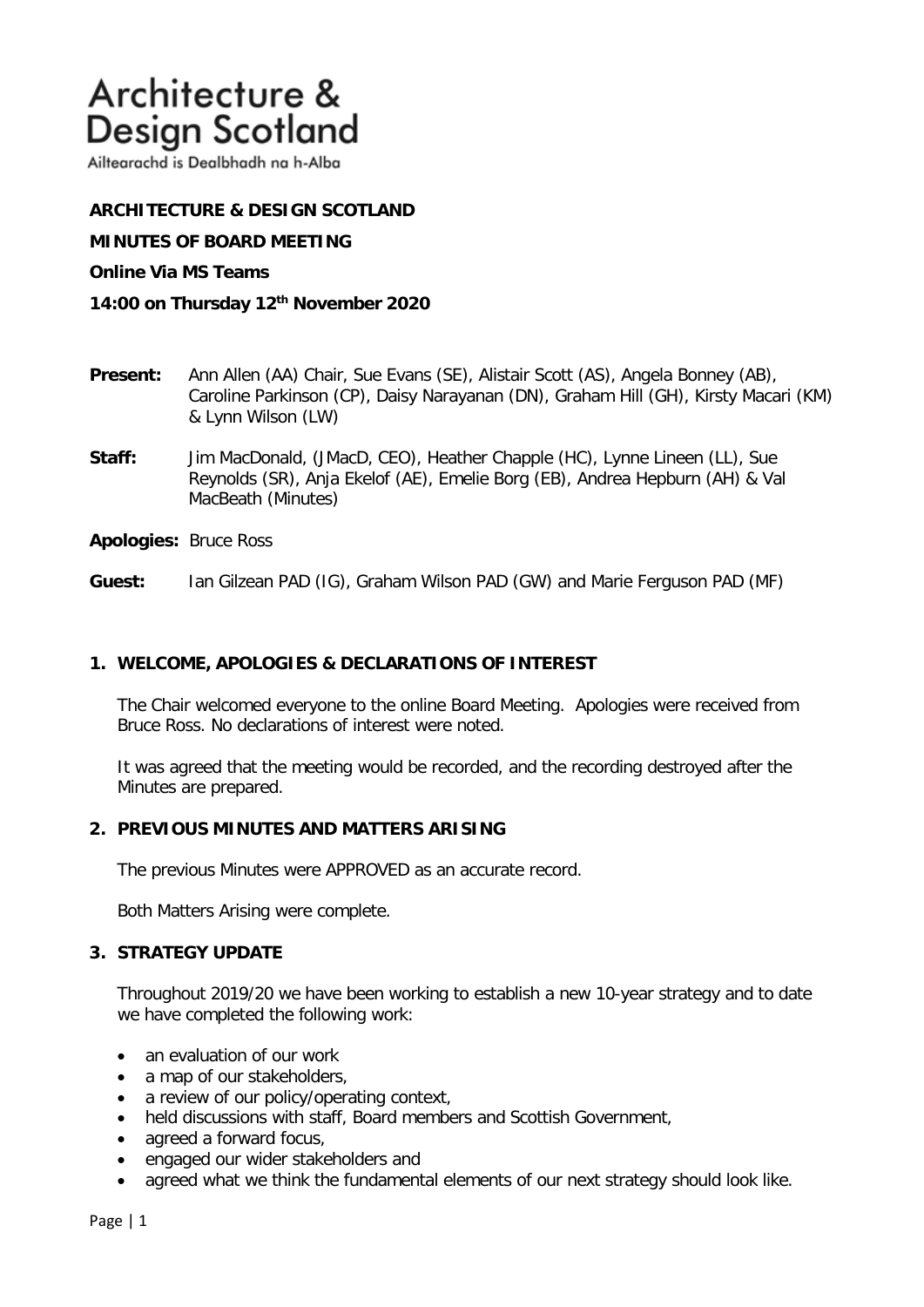• Most recently we discussed how this could translate to a Corporate Plan, re-engaged with our stakeholders and prepared drafts of both documents.

Production work is underway on both documents and the latest drafts were discussed.

The current drafts reflect recent stakeholder feedback including with our sponsor team to ensure effective alignment with their programme. The drafts presented reflect these discussions and seek to present our work in the context of the National Performance Framework and relevant national policy. In particular, emphasis has been given to Climate Change, Housing, Regeneration, Planning, the Health and Learning Estates issues as well as to the implementation of Creating Places, Scotland's policy for Architecture and Place.

The draft documents are presented together to test complementary and alignment of content, language and narrative. The content of each reflects the Board's request for clarity and concision and as far as possible, duplication across the two has been minimized. As outlined above, work continues on editing and formatting. To assist with this, we have appointed an editor and will also be using a graphic designer to ensure the finalized drafts reflect our mission and values.

To summarise, the draft 2021 – 31 Strategy sets out our long-term ambitions and describes how we plan to achieve these. As agreed with Board, this is described in relation to series of horizons that move us from where we are to a point where a whole-place approach is the norm across the country. The basis for the strategy is our theory of change which underpins the work we do and helps us to understand the extent to which we are achieving what we've set out to do.

The 2021-24 Corporate Plan draft sets out what we will achieve by 2024 and outlines the activities we expect to undertake to do so. It reflects closely what we've learned from our work, the views of our staff, stakeholders and sponsors and is rooted in the context provided by policy and the world as it is. The work outlined will be reviewed each year and presented via an Annual Business Plan which will provide the basis for the Board's overview of our performance.

The description of activities will be developed further in the final draft to minimize duplication as will specific outcomes-related performance measurement and evaluation.

The board noted that further discussions with SG are planned and work will take place with staff to finalise the programme that supports the delivery of the Strategy with the aim of establishing a Strategy that is robust and clear and a programme of work that will allow us to deliver that.

Board members were reminded of the ambition for them to become ambassadors and champions to develop and push forward the various themes within the Strategy making use of the Boards expertise working with and supporting colleagues within the organisation. Board members were asked to consider themes now to enable that thinking to be carried forward at the final sign off of both documents in December.

The Chair asked for two Board members sit on a small editorial group to support the corporate planning team to take an overview on how the documents hang together and how they are read from an external perspective. Board members who are interested and have the capacity to support the team to undertake this over the next 4 weeks should email the Chair with their note of interest.

## **ACTION: BOARD MEMBERS TO EXPRESS NOTE OF INTEREST TO THE CHAIR TO SIT ON EDITORIAL GROUP**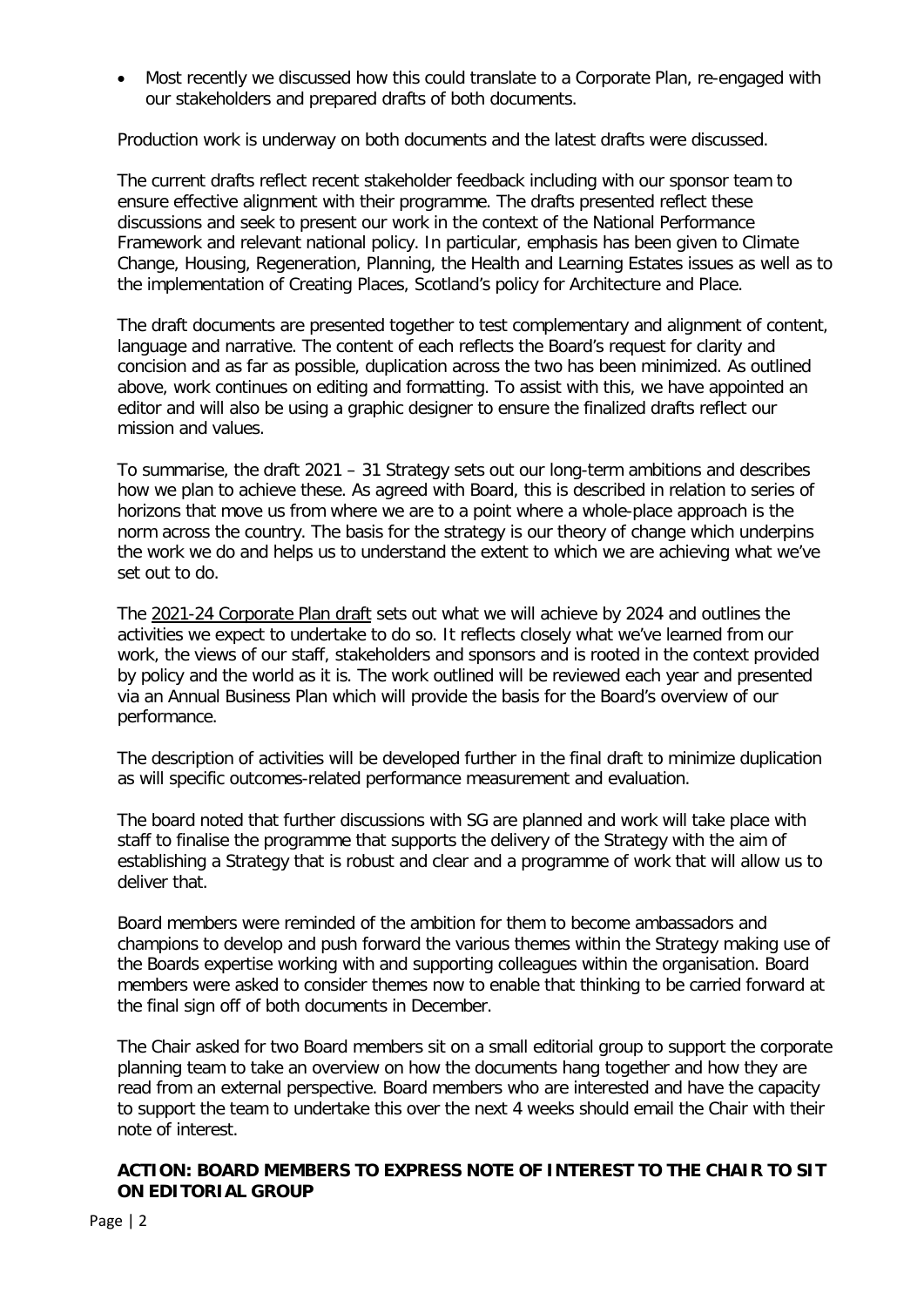The Corporate Planning team were asked to check with our sponsor team if the Corporate Strategy should have a supporting Strategic Environmental Assessment (SEA).

# **ACTION: JMACD TO CHECK IF STRATEGY NEEDS A SUPPORTING SEA OR OTHER ASSESSMENT**

When we reference Local Authorities within the document, we need to ensure we mean LA's and are not referring more generally to the public sector.

It was suggested we do more work to set the policy context in both documents particularly around climate change on where we are now and for the next 10 years.

The Board AGREED the drafts of the 2021-31 Strategy and the 2021-24 Corporate Plan with further work required.

## **4. A&DS STAKEHOLDER REVIEW AND WORKSHOP**

In the spring of 2019 A&DS staff and Board held a workshop to determine a range of stakeholders, and working together, arranged them in areas of priority based on the stakeholders' ability to help us achieve our objectives.

During July and October in 2020 Staff members were invited to update any engagement they have had with the stakeholders in 2020with the objective to move those stakeholders around the heat map. They also added proposed new organisations and included rationale for suggesting those organisations.

It was important over the next 6-8 weeks that as we sign off the Strategy, we agree who will own what themes as it was noted that Board members will be asked to engage with will reflect what themes they will become ambassadors for.

The Chair asked that Board members consider Councillors, Convenors politicians and prospective politicians who may be influential in their own areas and send names to AE

The Board were asked to send further contributions to the document within the next 7 days to enable us to have a stakeholder map by 1<sup>st</sup> December that can be tracked, updated and reviewed.

## **ACTION: BOARD TO SEND FURTHER CONTRIBUTIONS TO THE MATRIX TO AE BY 19TH NOVEMBER 2020**

The Board AGREED the revised stakeholder matrix as the basis for future engagement

## **5. DIGITAL STRATEGY UPDATE**

The Board noted that the digital strategy seeks to provide the right digital tools to deliver the new A&DS strategy.

It was confirmed that "Digital" refers both to our outward facing channels, e.g. website and social media, our events and service delivery, as well as how it all links with our in-house structures (e.g. Microsoft 365).

Our way of working in 2020 has demonstrated the opportunities to deliver services using digital channels, reaching beyond our normal geographical/capacity limitations.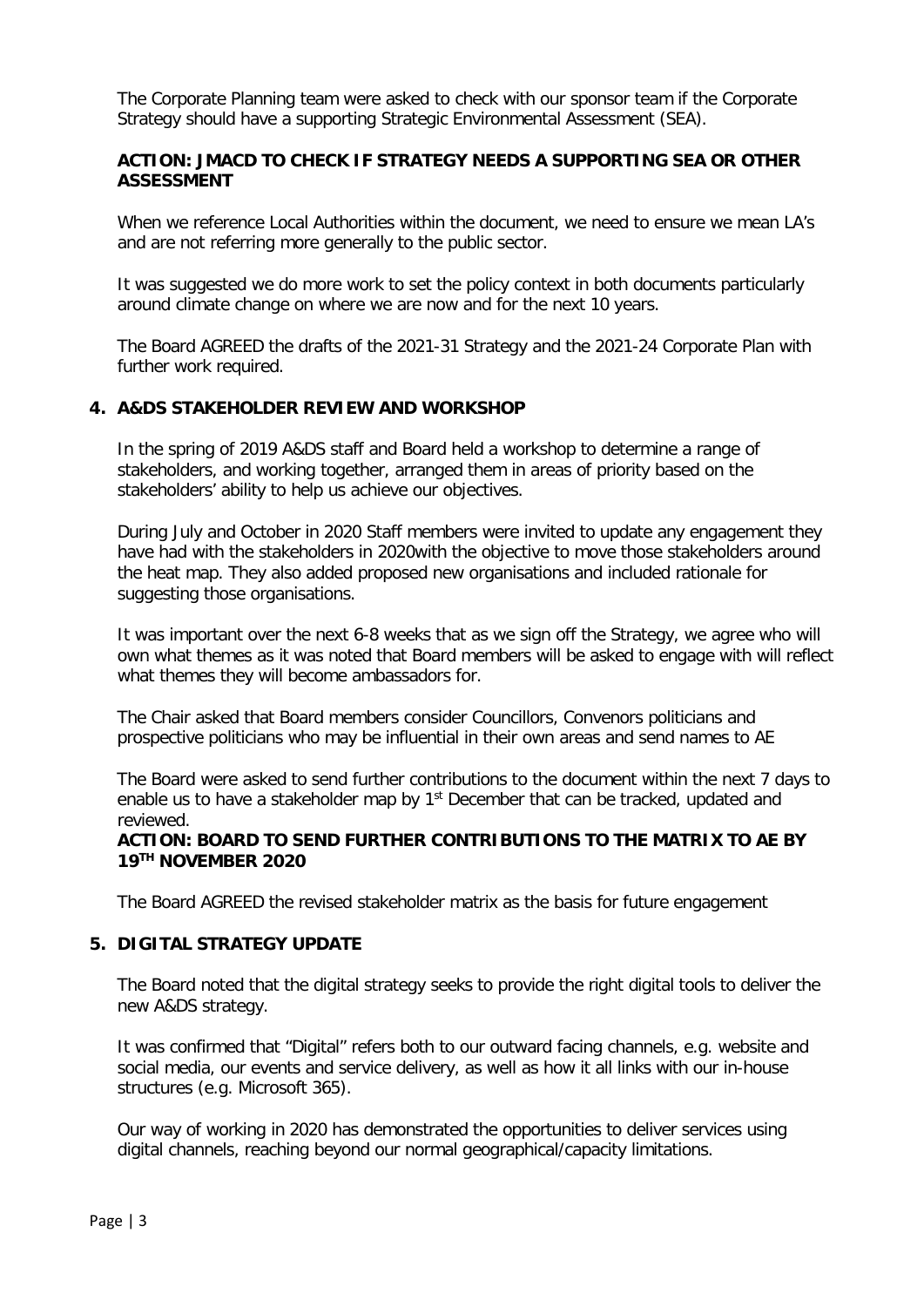The overall aim is to help us deliver our new strategy in a seamless and impactful way taking full advantage of our current and future digital channels. It was noted that the Digital Strategy is being developed as a strand of the Communications Strategy.

The principal need for the project is to ensure that we align our future digital channels with the objectives of the new Corporate Strategy.

The Digital Strategy project will start with a review of our current structures. We will use external expertise for this to help develop a strategy suitable to our needs and which considers developments and trends in digital use.

This will then be followed by a development phase where we will look at optimising our web presence to effectively help us deliver our work, share our messages and create a body of evidence of the benefit of the Place Principle at work.

The project will work to ensure that all investment and development in our digital delivery is coordinated and achieves the greatest impact for effort and investment. It will look at how digital can support our service delivery in a blended model as well as optimising our internal systems.

The initial review will take place in late 2020/early 2021 with development work taking place throughout 2021/22.

The project aims are designed to lead to:

- Greater understanding for A&DS about the digital channels available to reach our audiences.
- Greater integration/flow between internal and external systems
- Digital platforms that are robust, resilient and effective to aid the delivery of our work.

IG noted a digital strategy for Planning and Architecture will be launched soon and suggested the Comms Manager liaises with SG on the launch.

It was noted that the implementation of this strategy needs to be mindful of health and wellbeing on colleagues going forward.

The Board thanked the Digital Strategy Team and looked forward having an update on the Digital Strategy at a future meeting.

The Board NOTED the paper.

## **6. AUDIT COMMITTEE UPDATE**

Issues to Highlight:

- No significant areas of concern to highlight;
- Management Accounts to 30 September 2020 were presented. Spend is lower than forecast due to Covid-19. Management Team are reviewing options to spend the income not yet allocated to be spent;
- Progress of work in the Business Plan from April-September 2020 was below the level planned due to the Covid-19 situation and less staff capacity due to home schooling. Management Team has put in place a system to determine how our work will change as a result of Covid-19;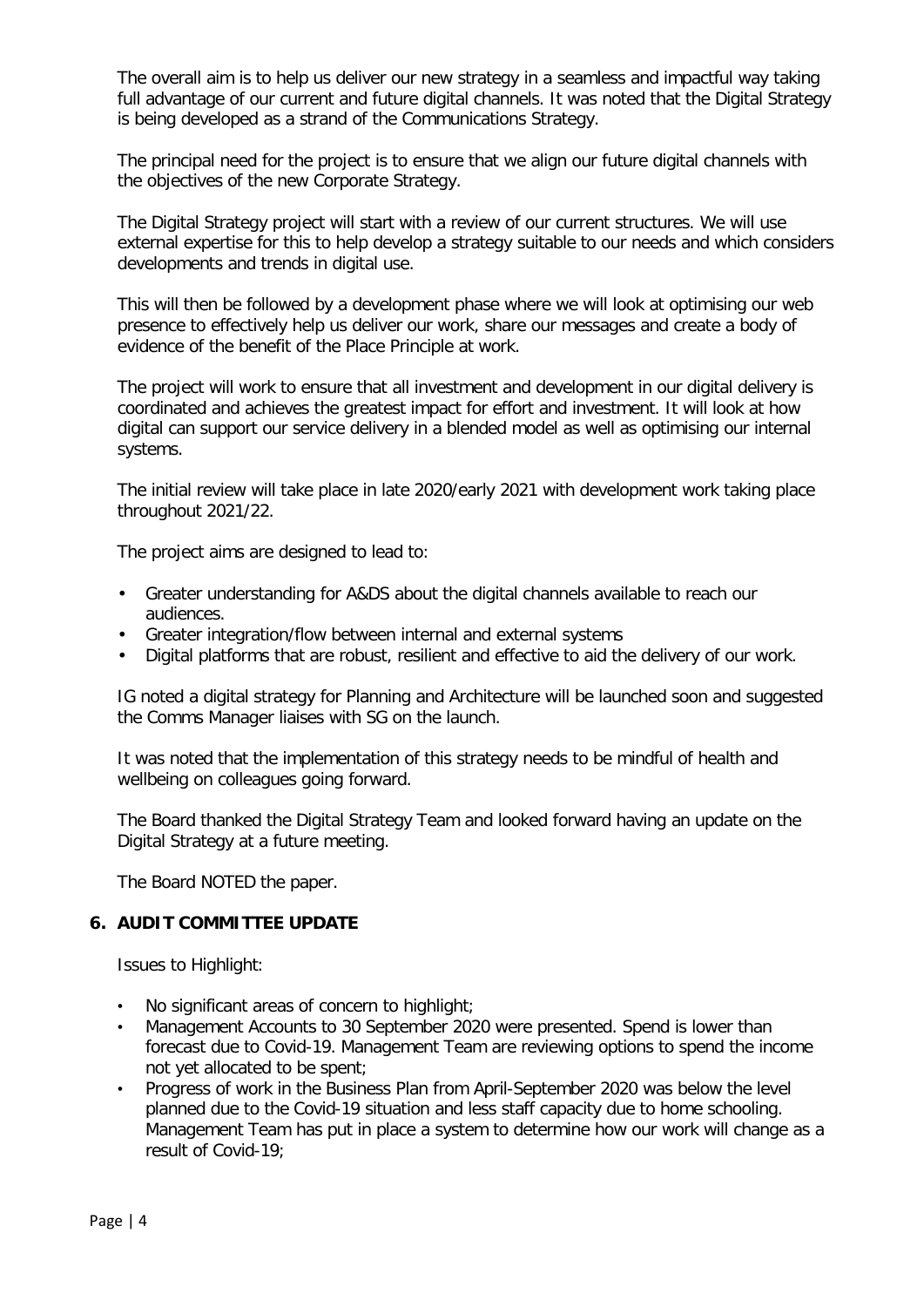- The Risk Register continues to be reviewed and updated by the Management Team;
- A three-year programme for internal audit is being established and in 2020/21 will include a review of the 10-year Corporate Strategy and the Performance Pack Refresh
- Due to Covid-19, Audit Scotland has confirmed that the contract for the provision of external audit services has been extended by one year to 2021/22. The extension will be through to the audit of the 2021/22 financial year. Mark Ferris of Audit Scotland will remain the auditor for Architecture & Design Scotland throughout this period.
- Board member BR had been invited to attend Audit Committee as an observer. When a future vacancy arises for the Audit Committee, BR will be in a position to be elected to the Audit Committee. This succession planning for Audit Committee, along with a recruitment process to replace GH and SE when they step down in April 2022, will help to ensure continuity and options for the Chair of the Board in terms of future membership of Audit Committee.

The Board NOTED the minutes of the Audit Committee Meeting on 3 November 2020

# **7. ANNUAL AUDIT PROCESS LESSONS LEARNT**

**The Board had asked that a lesson learnt exercise** be undertaken on the annual audit process to establish the good practice which could be fed into the organisation going forward.

There were 4 main areas where lessons were apparent from the audit process:

# **1) Early identification of potential issues caused by Covid-19**

As soon as the situation regarding Covid-19 arose, consideration was given to the implications on all aspects of A&DS Corporate Services' areas of responsibility including the preparation of the ARA and the external audit.

## **2) Communications**

Audit Scotland was appointed as external auditors for A&DS in 2016. Both Audit Scotland and A&DS have worked to ensure they have a good relationship with open and honest communication.

Audit Scotland and A&DS held early meetings via Microsoft Teams to discuss the challenges created by Covid-19 and consider the implications for the preparation of the ARA and the external audit work.

Audit Scotland and A&DS had regular catch up meetings via Teams throughout the audit process to discuss any issues as early as possible in order to find solutions.

# **3) Technology**

Due to the work on information technology and the Business Continuity Plan by the Corporate Services Team over the past three years, the transition to working from home and providing the records needed by the auditors was more straightforward.

In the time since the offices have been closed, A&DS colleagues are making greater use of technology, e.g. use of break out rooms and whiteboards. This is an area which will be under constant review as the speed of technological changes will continue to increase in future.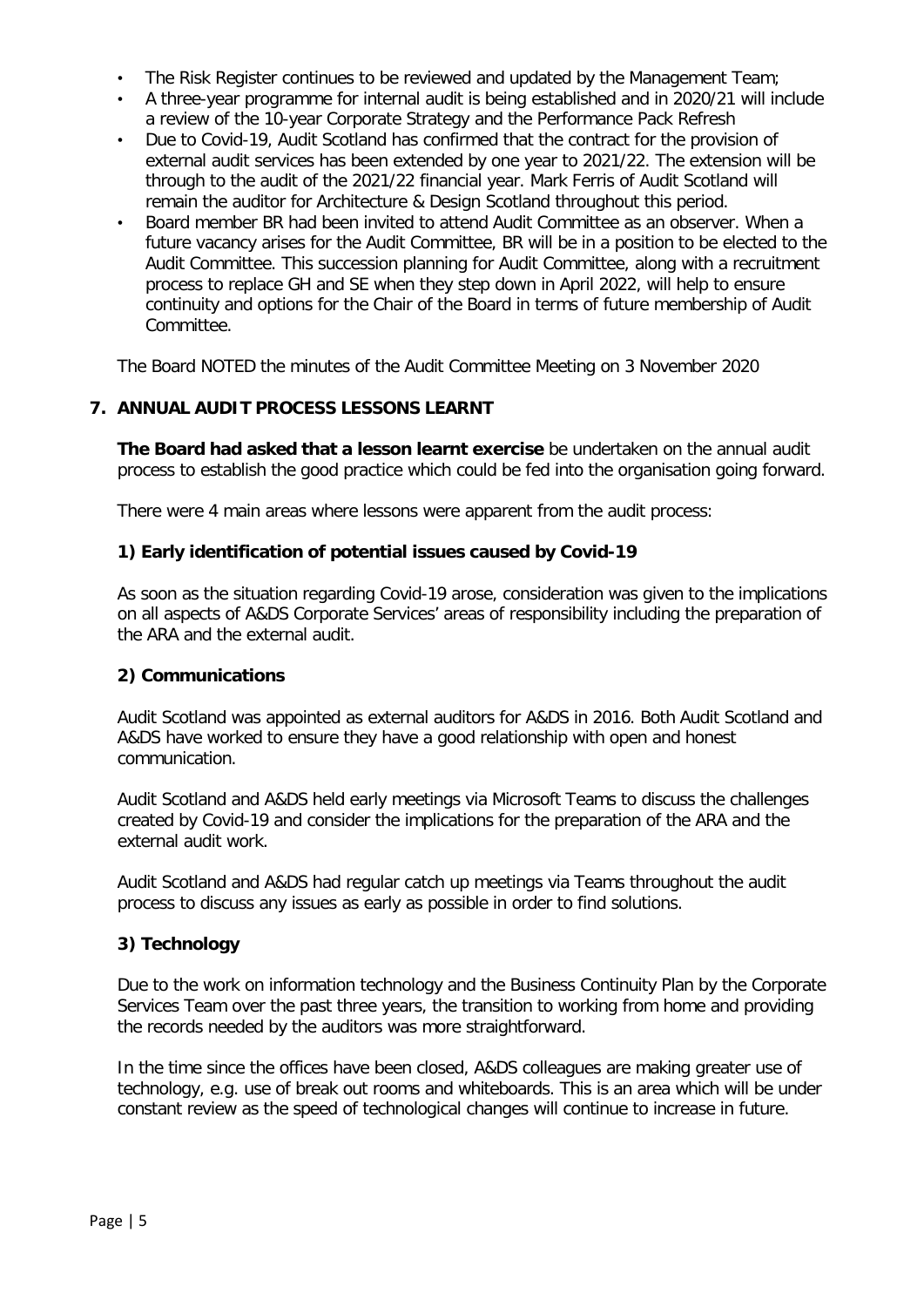# **4) Excellent Corporate Services Teamwork**

The Corporate Services team has demonstrated a willingness to work together to face the challenges of Covid-19 and staff have shown they are willing to take on any additional tasks required. The team has also demonstrated hard work ethics and shown commitment and flexibility to complete the work in line with the original timetable by working the additional hours which were required, often out with core working hours.

The Chair was pleased to see how successful the annual audit had been and the willingness to consider what works and on occasions what might need to be done differently.

#### Staff survey

The Board asked when the next staff survey was due. The CEO reported this will be discussed at the next Management Team meeting.

## **8. AOB**

#### Update from Policy and Analysis Subgroup on Draft Infrastructure Investment Plan

KM reported that the Subgroup met on 11<sup>th</sup> November 2020 to review a draft of the consultation. The Climate Change team were thanked for preparing a thorough, coherent and detailed response. In summary our contribution to the consultation involved our place-based approaches, our priorities and also provided evidence and good practice to how that might inform the overall final document. KM also thanked SE and DN for their input. The final document would be circulated to the Board for information.

#### Annual Review

The 2020 Annual Review will be a digital product only including the usual statistics and highlights. We also want to focus on people and are asking staff and Board members to consider the following:

- (In the context of your work in A&DS) What was the main less you took away from 2020?
- Did your relationship with "place" change in 2020 and if so, how?
- Bonus round: Do you have any photos/videos from 2020 that you think capture this?

Any contributions to be emailed to AE by 27 November 2020.

#### Potential Value of Design Exhibition

CP reported she would be meeting with Leonie Bell, new Director of V&A Dundee, and would highlight the above exhibition as a means of working together without making a commitment.

#### Meeting with Cabinet Secretaries'

It was noted that a meeting with Fiona Hyslop, Cabinet Secretary for Economy, Fair Work and Culture, had been confirmed for  $8<sup>th</sup>$  December 2020 and a date for also being sought for a meeting with Aileen Campbell, Cabinet Secretary for Communities and Local Government. The Chair and CEO will attend both meetings, along with IG from PAD.